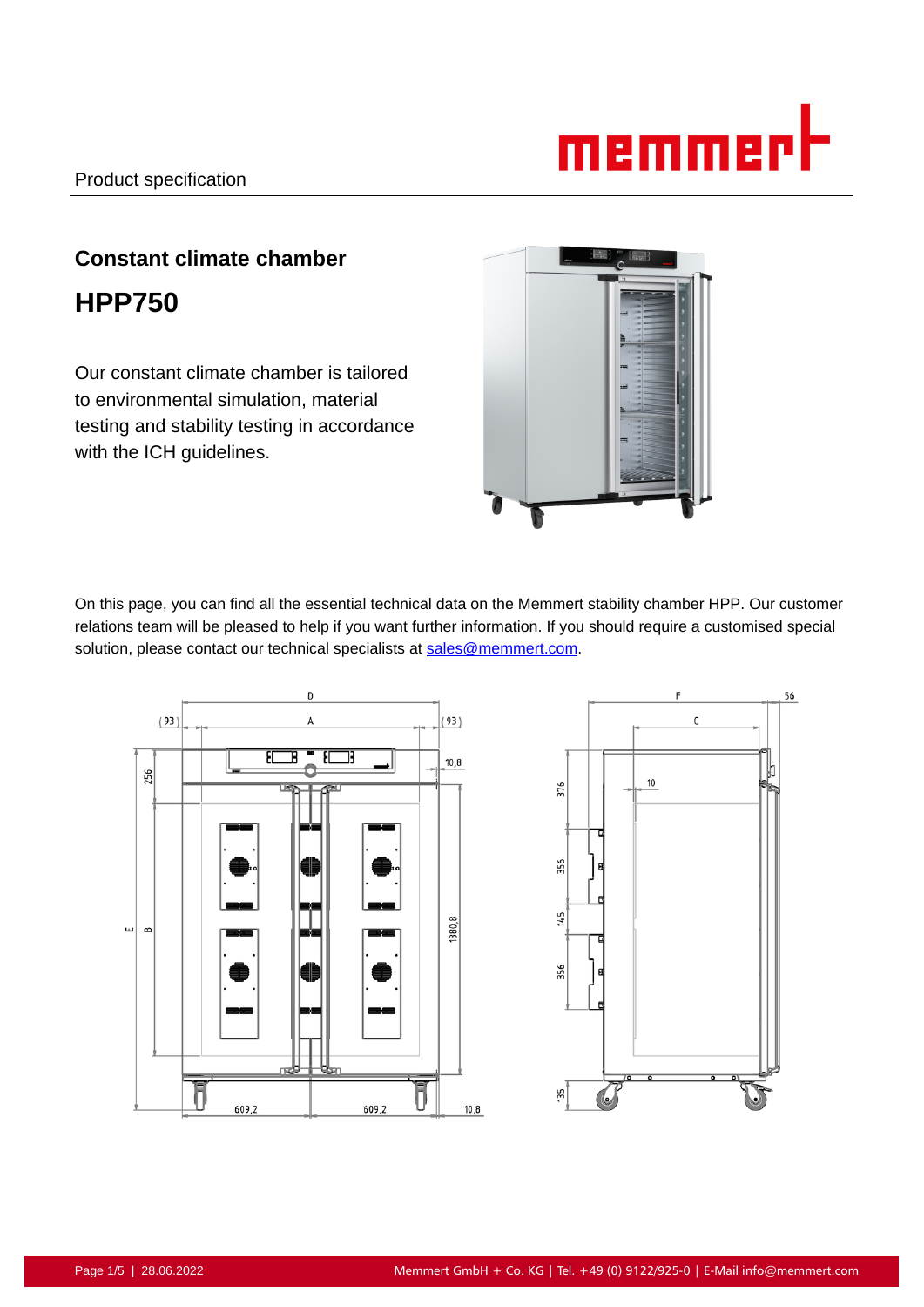#### **Temperature**

| Setting temperature range              | without light, with humidity: $+5$ to $+70$ °C                                                                    |
|----------------------------------------|-------------------------------------------------------------------------------------------------------------------|
| Setting temperature range              | with light, with humidity: $+5$ to $+70$ °C                                                                       |
| Setting temperature range              | with light, without humidity: 0 to $+70$ °C                                                                       |
| Setting temperature range              | without light, without humidity: 0 to $+70$ °C                                                                    |
| Working temperature range              | with light, without or with humidity: 15 to $+40^{\circ}$ C                                                       |
| Working temperature range              | without light, with humidity: $+5$ (at least 20 below ambient temperature) to $+70$ °C                            |
| Working temperature range              | without light, without humidity: 0 (at least 20 below ambient temperature) to +70 °C                              |
| <b>Setting accuracy</b><br>temperature | 0.1 °C                                                                                                            |
| <b>Temperature sensor</b>              | 2 Pt100 sensors DIN Class A in 4-wire-circuit for mutual monitoring, taking over functions in case of an<br>error |

## **Humidity**

| Setting range humidity    | 10 - 90 % rh                                                                 |
|---------------------------|------------------------------------------------------------------------------|
| <b>Humidity</b>           | humidity supply with distilled water from external tank by self-priming pump |
| <b>Humidification</b>     | humidification by hot steam generator                                        |
| <b>Dehumidification</b>   | dehumidification by cold trap using the Peltier technology                   |
| Setting accuracy humidity | $0.5 \%$ rh                                                                  |

## **Control technology**

| <b>ControlCOCKPIT</b>        | TwinDISPLAY. Adaptive multifunctional digital PID-microprocessor controller with 2 high-definition<br>TFT-colour displays. |
|------------------------------|----------------------------------------------------------------------------------------------------------------------------|
| Language setting             | German, English, Spanish, French, Polish, Czech, Hungarian                                                                 |
| adjustable parameters        | temperature (Celsius or Fahrenheit), relative humidity, programme time, time zones,<br>summertime/wintertime               |
| Timer                        | Digital backwards counter with target time setting, adjustable from 1 minute to 99 days                                    |
| <b>Function HeatBALANCE</b>  | adapting the distribution of the heating performance of the upper and lower heating circuit from -50 %<br>to $+50\%$       |
| <b>Function SetpointWAIT</b> | the process time does not start until the set temperature is reached                                                       |
| Calibration                  | three freely selectable values each, temperature and humidity                                                              |

#### **Communication**

| Interface            | Ethernet LAN, USB                                                                                                               |
|----------------------|---------------------------------------------------------------------------------------------------------------------------------|
| <b>Documentation</b> | programme stored in case of power failure                                                                                       |
| Programming          | AtmoCONTROL software on a USB stick for programming, managing and transferring programmes<br>via Ethernet interface or USB port |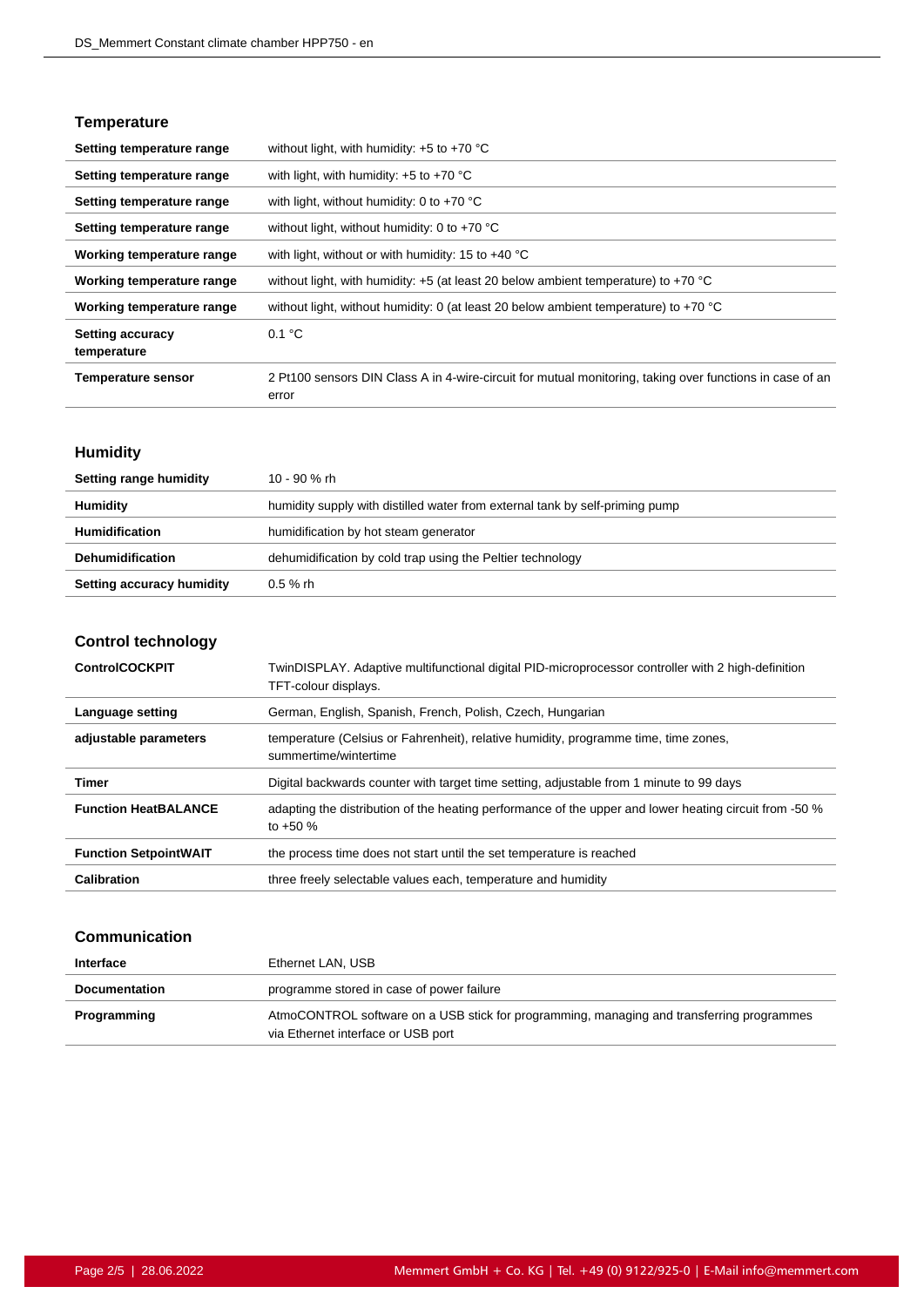| × | ٠<br>÷ | × |  |
|---|--------|---|--|
|   |        |   |  |

| <b>Temperature control</b> | over- and undertemperature monitor TWW, protection class 3.3 or adjustable temperature limiter<br>TWB, protection class 2, selectable on display                                                                                                                                                         |
|----------------------------|----------------------------------------------------------------------------------------------------------------------------------------------------------------------------------------------------------------------------------------------------------------------------------------------------------|
| <b>AutoSAFETY</b>          | additionally integrated over- and undertemperature protection "ASF", automatically following the<br>setpoint value at a preset tolerance range, alarm in case of over- or undertemperature, heating<br>function is switched off in case of overtemperature, cooling function in case of undertemperature |
| Autodiagnostic system      | integral fault diagnostics for temperature and humidity control                                                                                                                                                                                                                                          |
| Alarm                      | visual and acoustic                                                                                                                                                                                                                                                                                      |

## **Heating concept**

| <b>Peltier</b><br>energy-saving Peltier heating-/cooling system integrated in the rear (heat pump principle) |  |
|--------------------------------------------------------------------------------------------------------------|--|
|--------------------------------------------------------------------------------------------------------------|--|

## **Standard equipment**

| <b>Internals</b>              | 2 stainless steel grid(s), electropolished                                         |
|-------------------------------|------------------------------------------------------------------------------------|
| <b>Standard accessories</b>   | Water tank including connection hose (110-750: 2,5 liter, 1060-2200: 10 liter)     |
| Works calibration certificate | standard values +10 °C and +37 °C, 60 % rh at +30 °C                               |
| Door                          | inner glass doors                                                                  |
| Door                          | fully insulated stainless steel doors with 2-point locking (compression door lock) |

#### **Stainless steel interior**

| $W_{(A)} x h_{(B)} x d_{(C)}$ : 1040 x 1200 x 600 mm (d less 10 mm for fan - Peltier) |
|---------------------------------------------------------------------------------------|
| 749 I                                                                                 |
| 14                                                                                    |
| 200 kg                                                                                |
| 30 kg                                                                                 |
|                                                                                       |

## **Textured stainless steel casing**

| <b>Dimensions</b> | $w_{(D)}$ x h <sub>(E)</sub> x d <sub>(F)</sub> : 1224 x 1720 x 856 mm (d +56mm door handle) |
|-------------------|----------------------------------------------------------------------------------------------|
| Installation      | on lockable castors                                                                          |
| Housing           | rear zinc-plated steel                                                                       |

#### **Electrical data**

| Voltage<br><b>Electrical load</b> | 230 V, 50/60 Hz<br>approx. 1500 W |  |
|-----------------------------------|-----------------------------------|--|
| Voltage<br><b>Electrical load</b> | 115 V, 50/60 Hz<br>approx. 1500 W |  |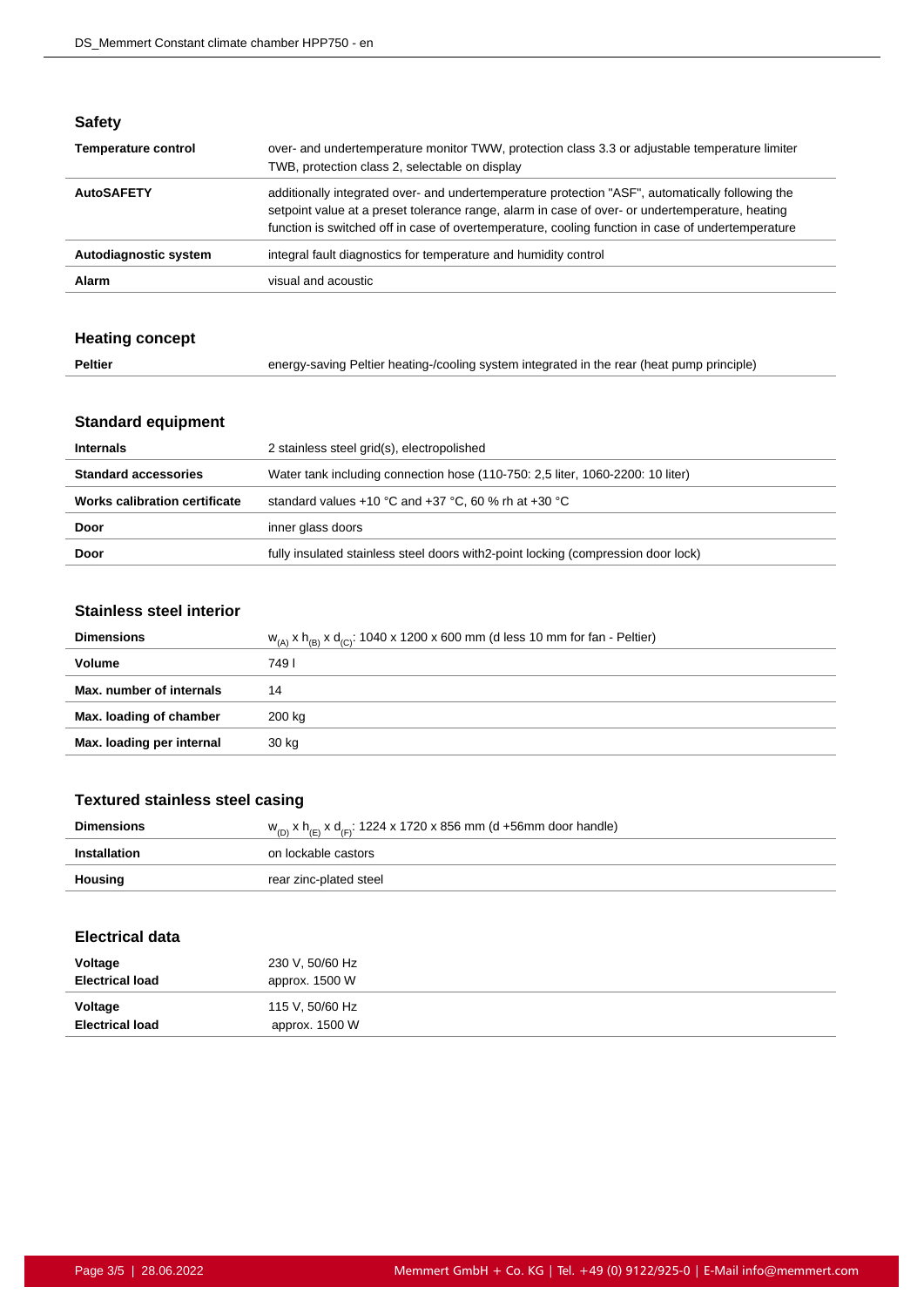#### **Ambient conditions**

| Set Up                   | The distance between the wall and the rear of the appliance must be at least 15 cm. The clearance<br>from the ceiling must not be less than 20 cm and the side clearance from walls or nearby appliances<br>must not be less than 5 cm. |
|--------------------------|-----------------------------------------------------------------------------------------------------------------------------------------------------------------------------------------------------------------------------------------|
| Ambient temperature      | 16 °C to 40 °C                                                                                                                                                                                                                          |
| Humidity rh              | max. 70 %, non-condensing                                                                                                                                                                                                               |
| Altitude of installation | max. 2,000 m above sea level                                                                                                                                                                                                            |
| Overvoltage category     | Ш                                                                                                                                                                                                                                       |
| <b>Pollution degree</b>  |                                                                                                                                                                                                                                         |

## **Packing/shipping data**

| <b>Transport information</b>      | The appliances must be transported upright |
|-----------------------------------|--------------------------------------------|
| <b>Customs tariff number</b>      | 84198998                                   |
| <b>Country of origin</b>          | Federal Republic of Germany                |
| WEEE-Reg.-No.                     | DE 66812464                                |
| Dimensions approx incl.<br>carton | w x h x d: 1330 x 1910 x 1050 mm           |
| Net weight                        | approx. 208 kg                             |
| <b>Gross weight carton</b>        | approx. 279 kg                             |



Temperature-humidity working range HPP<br>• HPP110 - HPP1060 without light/• HPP1400 & HPP2200